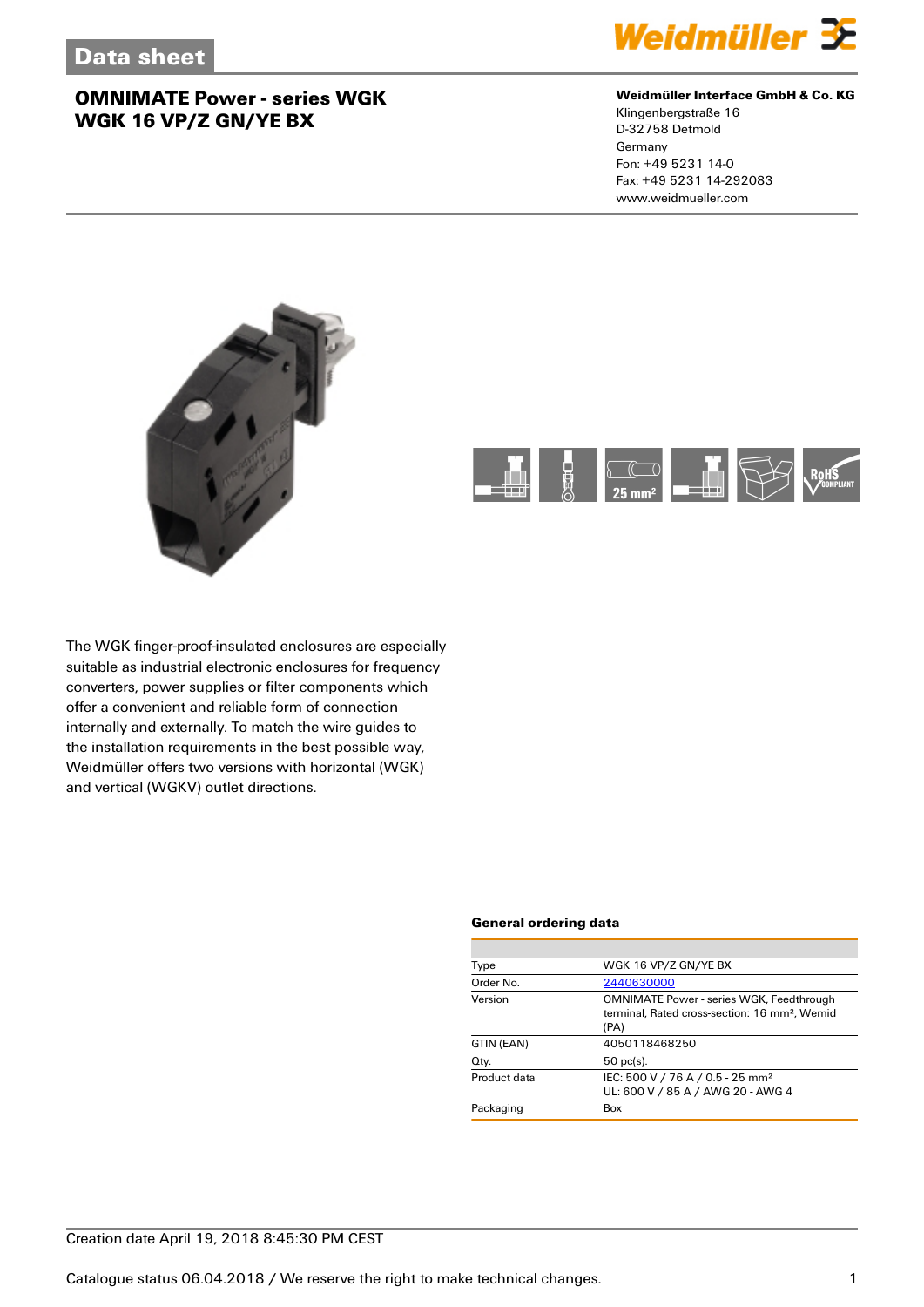# **Technical data**

### **Dimensions and weights**

| Net weight                                                                   | 26.16g                         |                                                                   |                         |  |
|------------------------------------------------------------------------------|--------------------------------|-------------------------------------------------------------------|-------------------------|--|
| <b>System parameters</b>                                                     |                                |                                                                   |                         |  |
| Product family                                                               | <b>OMNIMATE Power - series</b> | Wire connection method                                            | Cable lug: ring cable / |  |
|                                                                              | WGK                            |                                                                   | spade lug               |  |
| Conductor outlet direction                                                   | $180^\circ$                    | Fitted by customer                                                | Yes                     |  |
| Screwdriver blade                                                            | $1.0 \times 5.5$               | Tightening torque, min.                                           | 2 Nm                    |  |
| Tightening torque, max.                                                      | 2.3 Nm                         | Clamping screw                                                    | M 5                     |  |
| Stripping length                                                             | $16 \text{ mm}$                | Touch-safe protection acc. to DIN VDE<br>0470                     | <b>IP 20</b>            |  |
| Material data                                                                |                                |                                                                   |                         |  |
|                                                                              |                                |                                                                   |                         |  |
| Insulating material                                                          | Wemid (PA)                     | Colour                                                            | green / yellow          |  |
| Colour chart (similar)                                                       | Not specified                  | UL 94 flammability rating                                         | $V-0$                   |  |
| Contact material                                                             | E-Cu                           | Contact surface                                                   | tinned                  |  |
| Storage temperature, min.                                                    | $-25 °C$                       | Storage temperature, max.                                         | 55 °C                   |  |
| Max. relative humidity during storage                                        | 80%                            | Operating temperature, min.                                       | -50 $^{\circ}$ C        |  |
| Operating temperature, max.                                                  | 120 °C                         | Temperature range, installation, min.                             | $-25 °C$                |  |
| Temperature range, installation, max.                                        | 120 °C                         |                                                                   |                         |  |
| <b>Conductors suitable for connection</b>                                    |                                |                                                                   |                         |  |
|                                                                              |                                |                                                                   |                         |  |
| Clamping range, min.                                                         | $0.5$ mm <sup>2</sup>          | Clamping range, max.                                              | $25 \text{ mm}^2$       |  |
| Wire connection cross section AWG,                                           |                                | Wire connection cross section AWG,                                |                         |  |
| min.                                                                         | <b>AWG 20</b>                  | max.                                                              | AWG 4                   |  |
| Solid, min. H05(07) V-U                                                      | $0.5$ mm <sup>2</sup>          | Solid, max. H05(07) V-U                                           | $16 \text{ mm}^2$       |  |
| Stranded, min. H07V-R                                                        | $10 \text{ mm}^2$              | Stranded, max. H07V-R                                             | $25 \text{ mm}^2$       |  |
| Flexible, min. H05(07) V-K                                                   | $0.5$ mm <sup>2</sup>          | Flexible, max. H05(07) V-K                                        | $16 \text{ mm}^2$       |  |
| w. wire end ferrule, DIN 46228 pt 1, min                                     | $0.5$ mm <sup>2</sup>          | w. wire end ferrule, DIN 46228 pt 1,<br>max.                      | $16 \text{ mm}^2$       |  |
| <b>Rated data acc. to IEC</b>                                                |                                |                                                                   |                         |  |
|                                                                              |                                |                                                                   |                         |  |
| tested acc. to standard                                                      | IEC 60664-1, IEC 61984         | Rated current, min. no. of poles<br>(Tu=20°C)                     | 76 A                    |  |
| Rated current, max. no. of poles<br>(Tu=20°C)                                | 76 A                           | Rated voltage for surge voltage class /<br>pollution degree III/3 | 500 V                   |  |
| Rated impulse voltage for surge voltage<br>class/ contamination degree III/3 | 6 kV                           |                                                                   |                         |  |
| Rated data acc. to CSA                                                       |                                |                                                                   |                         |  |
|                                                                              |                                |                                                                   |                         |  |
| Rated voltage (Use group B)                                                  | 600V                           | Rated voltage (Use group C)                                       | 600 V                   |  |
| Rated current (use group B)                                                  | 85 A                           | Rated current (use group C)                                       | 85 A                    |  |
| Wire cross-section, AWG, min.                                                | <b>AWG 20</b>                  | Wire cross-section, AWG, max.                                     | AWG 4                   |  |



### **Weidmüller Interface GmbH & Co. KG**

Klingenbergstraße 16 D-32758 Detmold Germany Fon: +49 5231 14-0 Fax: +49 5231 14-292083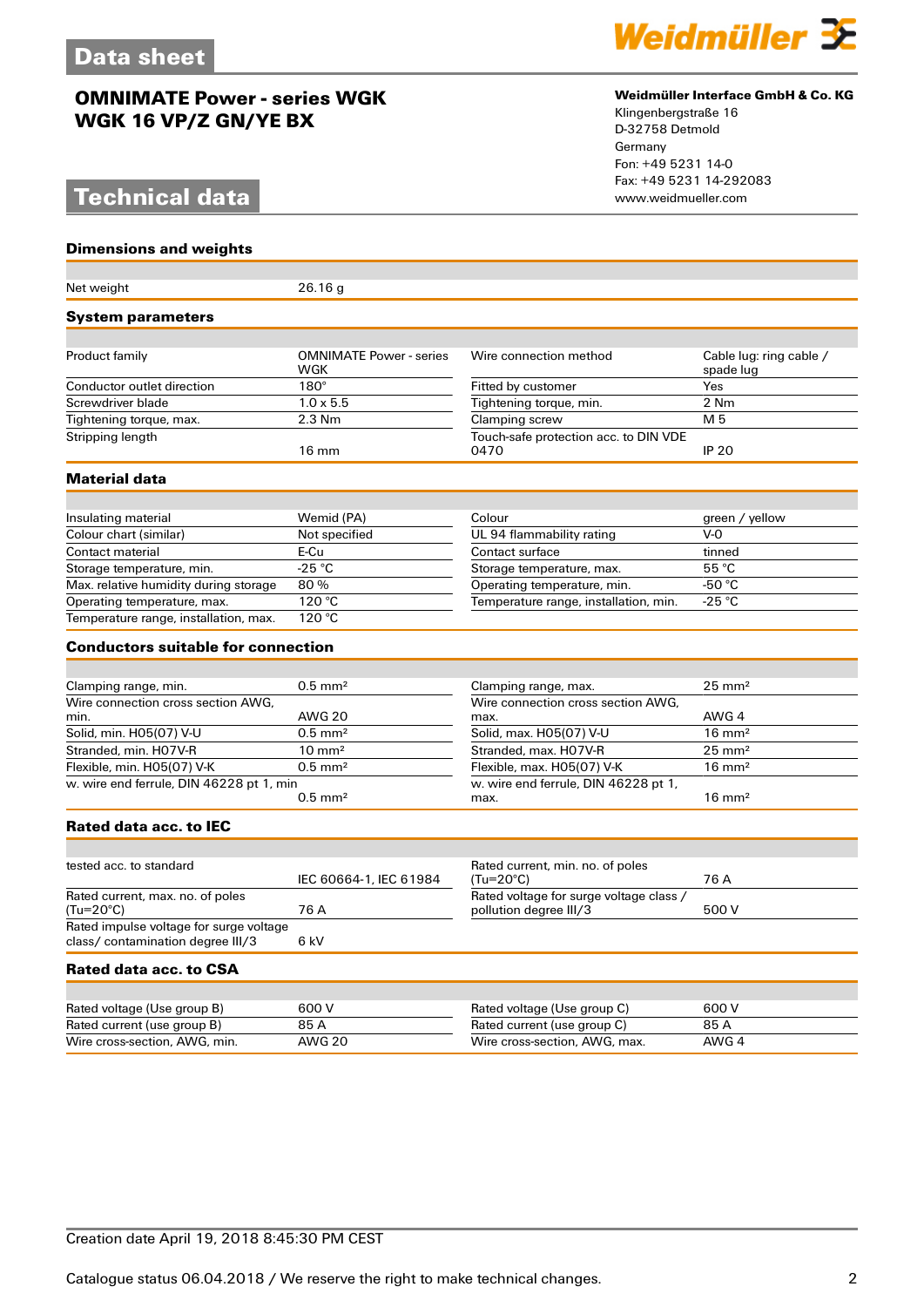# **Technical data**

**Rated data acc. to UL 1059**



## **Weidmüller Interface GmbH & Co. KG**

Klingenbergstraße 16 D-32758 Detmold Germany Fon: +49 5231 14-0 Fax: +49 5231 14-292083

| Institute (cURus)                              |                                                                                                                                                                                                                                                                                 | Certificate No. (cURus)                                                                                   |             |  |  |
|------------------------------------------------|---------------------------------------------------------------------------------------------------------------------------------------------------------------------------------------------------------------------------------------------------------------------------------|-----------------------------------------------------------------------------------------------------------|-------------|--|--|
|                                                |                                                                                                                                                                                                                                                                                 |                                                                                                           | E60693      |  |  |
| Rated voltage (use group B)                    | 600V                                                                                                                                                                                                                                                                            | Rated voltage (use group C)                                                                               | 600 V       |  |  |
| Rated current (use group B)                    | 85 A                                                                                                                                                                                                                                                                            | Rated current (use group C)                                                                               | 85 A        |  |  |
| Wire cross-section, AWG, min.                  | <b>AWG 20</b>                                                                                                                                                                                                                                                                   | Wire cross-section, AWG, max.                                                                             | AWG 4       |  |  |
| Reference to approval values                   | Specifications are<br>maximum values, details -<br>see approval certificate.                                                                                                                                                                                                    |                                                                                                           |             |  |  |
| <b>Classifications</b>                         |                                                                                                                                                                                                                                                                                 |                                                                                                           |             |  |  |
|                                                |                                                                                                                                                                                                                                                                                 |                                                                                                           |             |  |  |
| ETIM 6.0                                       | EC001283                                                                                                                                                                                                                                                                        | eClass 6.2                                                                                                | 27-14-11-34 |  |  |
| eClass 9.1                                     | 27-14-11-34                                                                                                                                                                                                                                                                     |                                                                                                           |             |  |  |
| <b>Notes</b>                                   |                                                                                                                                                                                                                                                                                 |                                                                                                           |             |  |  |
| <b>Notes</b>                                   | • Clearance and creepage distances to other components must be devised in accordance with the relevant<br>application standard. This can be achieved in the device by full encapsulation or by the use of additional<br>spacer plates.                                          |                                                                                                           |             |  |  |
|                                                | • Rated data refer only to the component itself. Clearance and creepage distances to other components are to<br>be designed in accordance with the relevant application standards.<br>• Colours: SW = black; GN/YL = green/yellow; GY = grey<br>• Additional colours on request |                                                                                                           |             |  |  |
|                                                |                                                                                                                                                                                                                                                                                 |                                                                                                           |             |  |  |
|                                                |                                                                                                                                                                                                                                                                                 |                                                                                                           |             |  |  |
|                                                | 4 mm = 690 V; metal walls: 4 - 6 mm = 500 V                                                                                                                                                                                                                                     | • WGK: Rated voltage plastic walls: 1 - 6 mm = 800 V; metal walls: 1 - 2.5 mm = 800 V; metal walls: 2.5 - |             |  |  |
| <b>Approvals</b>                               |                                                                                                                                                                                                                                                                                 |                                                                                                           |             |  |  |
|                                                |                                                                                                                                                                                                                                                                                 |                                                                                                           |             |  |  |
| Approvals                                      |                                                                                                                                                                                                                                                                                 |                                                                                                           |             |  |  |
| <b>ROHS</b>                                    | Conform                                                                                                                                                                                                                                                                         |                                                                                                           |             |  |  |
| <b>Downloads</b>                               |                                                                                                                                                                                                                                                                                 |                                                                                                           |             |  |  |
|                                                |                                                                                                                                                                                                                                                                                 |                                                                                                           |             |  |  |
| Approval/Certificate/Document of<br>Conformity | <b>Declaration of the Manufacturer</b>                                                                                                                                                                                                                                          |                                                                                                           |             |  |  |
| Brochure/Catalogue                             | <b>FL DRIVES EN</b>                                                                                                                                                                                                                                                             |                                                                                                           |             |  |  |
|                                                | <b>MB DEVICE MANUF. EN</b>                                                                                                                                                                                                                                                      |                                                                                                           |             |  |  |
|                                                | <b>FL DRIVES DE</b>                                                                                                                                                                                                                                                             |                                                                                                           |             |  |  |
|                                                | <b>FL_BASE_STATION_EN</b><br><b>FL ELEVATOR EN</b>                                                                                                                                                                                                                              |                                                                                                           |             |  |  |
|                                                | <b>FL POWER SUPPLY EN</b>                                                                                                                                                                                                                                                       |                                                                                                           |             |  |  |
|                                                | <b>FL 72H SAMPLE SER EN</b>                                                                                                                                                                                                                                                     |                                                                                                           |             |  |  |
|                                                | PO OMNIMATE EN                                                                                                                                                                                                                                                                  |                                                                                                           |             |  |  |

## Creation date April 19, 2018 8:45:30 PM CEST

Catalogue status 06.04.2018 / We reserve the right to make technical changes. 33